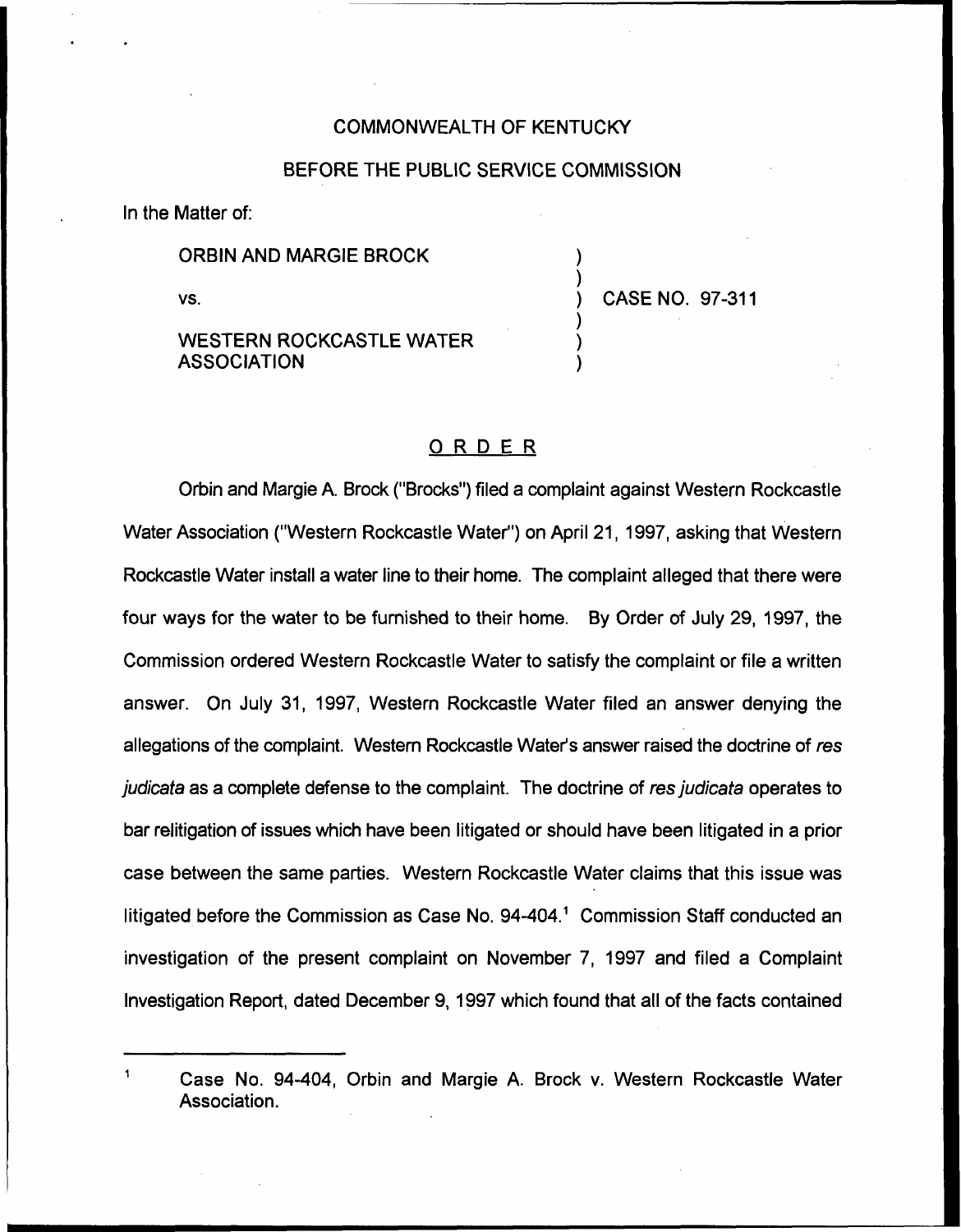in Case No. 94-404 remain unchanged. $^2$  The report found that there were basically two feasible directions a water line could be constructed and that Western Rockcastle Water should develop a list of expenses for constructing lines and obtaining easements for the two options as contained in the investigation report and described as option one and option two. As a result, on January 13, 1998, the Commission ordered Western Rockcastle Water to prepare and file estimated expenses for the construction of both of the options. On February 9, 1998, Western Rockcastle Water filed the required cost estimates for option one and option two.

The Commission finds that the complaint in this case is based upon the same facts that were contained in Case No. 94-404. In Case No. 94-404 there was a full evidentiary hearing and a memorandum was filed by counsel on these same issues. The Commission finds that the issues raised in the present complaint have been previously litigated in Case No. 94-404. The Commission entered an Order on February 23, 1996, dismissing that complaint and ordering Western Rockcastle Water to file cost and construction estimates for the water service. That Order, entered two years ago, has not been modified, stayed, suspended or revoked. The Commission finds that based upon the complaint, the investigation report and the record as filed herein, there have been no changes of fact or circumstance that would require the Commission to amend its prior Order or require a hearing in this case. There is no allegation or indication in the record that Western Rockcastle Water does not stand ready to obtain rights-of-way and supply water under the provisions of 807 KAR 5:066, Section 11(2).

 $-2-$ 

 $\overline{2}$ The Complaint Investigation Report was attached and filed in an Order dated December 19, 1997.